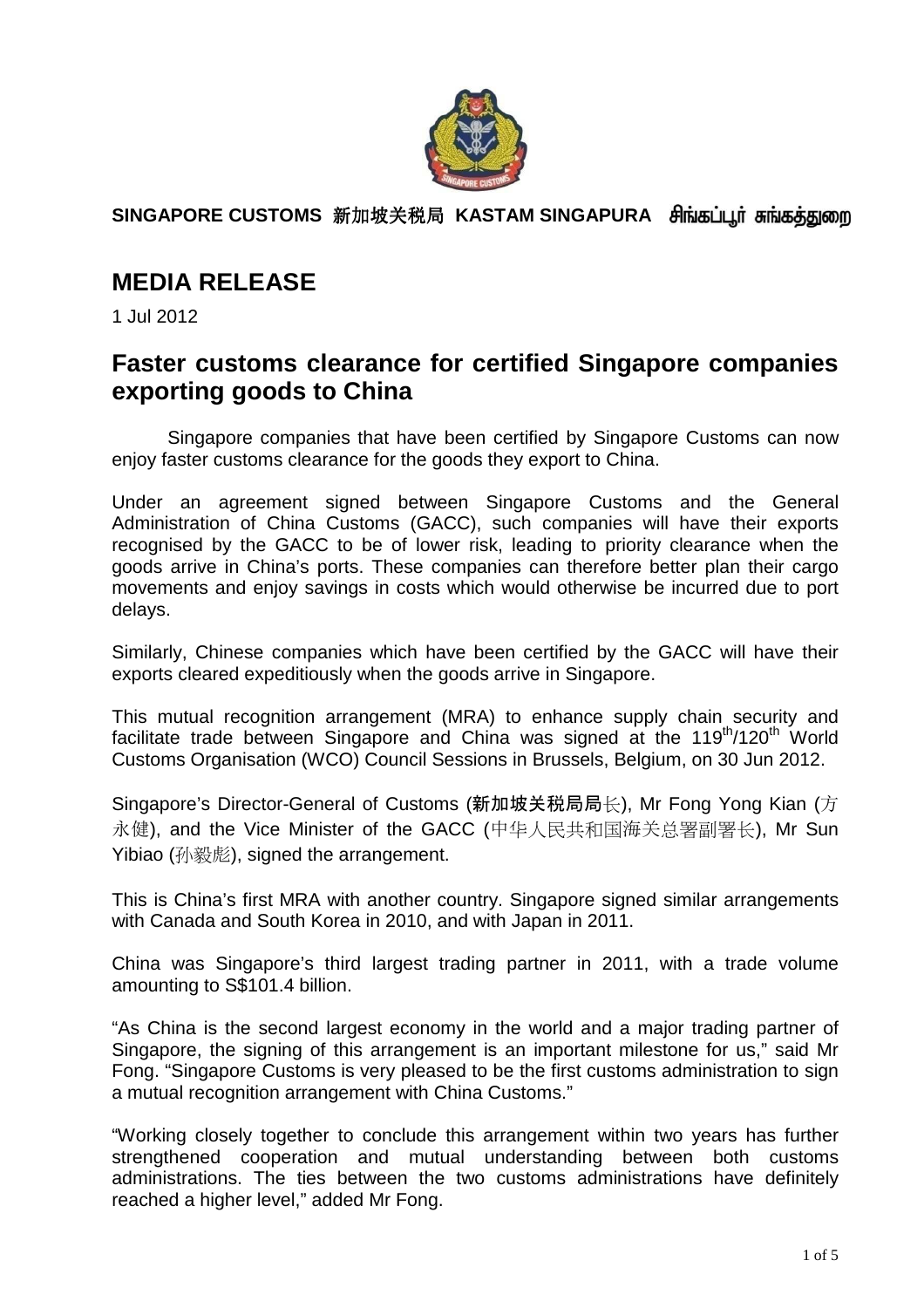"The signing of this mutual recognition arrangement, after two years of negotiations, marks a new level of cooperation between China Customs and Singapore Customs, which will greatly contribute to the security and facilitation of our bilateral trade," said Mr Sun.

"The signing of this arrangement with Singapore has a significant implication for China Customs as this is our first arrangement with our counterparts. As an active player in the world customs community, China Customs will continue to put in its greatest effort for the security and facilitation of the global supply chain," added Mr Sun.

## **Companies welcome the China-Singapore arrangement**

The China-Singapore MRA recognises the compatibility between Singapore Customs' Secure Trade Partnership (STP) programme and the GACC's Measures of Classified Management of Enterprises programme, as well as companies that have been accorded Authorised Economic Operator (AEO) status under these two programmes.

Companies in Singapore with significant trade with China welcomed the signing of the China-Singapore mutual recognition arrangement.

"The signing of the China-Singapore mutual recognition arrangement is of particular significance for enterprises manufacturing and trading in both countries, and where there are continuous flows of goods traded in both directions," said Mr Joe Lombardo, Group Vice President, Global Trade and Customs Compliance, STMicroelectronics Asia Pacific Pte Ltd.

"For STMicroelectronics, this agreement between Singapore and China will bring notable value-added benefits to the company's manufacturing and distribution supply chain capabilities. We can expect streamlined customs processes, secure cargo and logistics movements and ultimately, improved service levels for all our customers." added Mr Lombardo.

Mr Hans-Martin Stech, Chief Financial Officer and Compliance Officer, Infineon Technologies Asia Pacific Pte Ltd, said: "Infineon will benefit not only from the security aspect, but also from faster turn-around time and greater reliability in deliveries."

Advanced Micro Devices (S) Pte Ltd, which deals with sensitive semiconductor components requiring special protective packaging materials and techniques, is looking forward to the prospect of reduced inspections. "We are excited about the mutual recognition arrangement and we hope that with it, exports of certified merchants will be subjected to a much lower inspection rate," said Mr Lawrence Lim, the company's Section Manager Logistics. "This will translate to cost avoidance and improvements in our on-time delivery performance."

## **Securing and facilitating global trade**

Singapore Customs' STP programme is based on the WCO's Framework of Standards to Secure and Facilitate Global Trade (SAFE Framework of Standards). The WCO SAFE Framework of Standards highlights the need for all stakeholders to take measures to ensure the security of the supply chain, and for customs administrations to establish AEO programmes to certify companies which adopt robust security practices.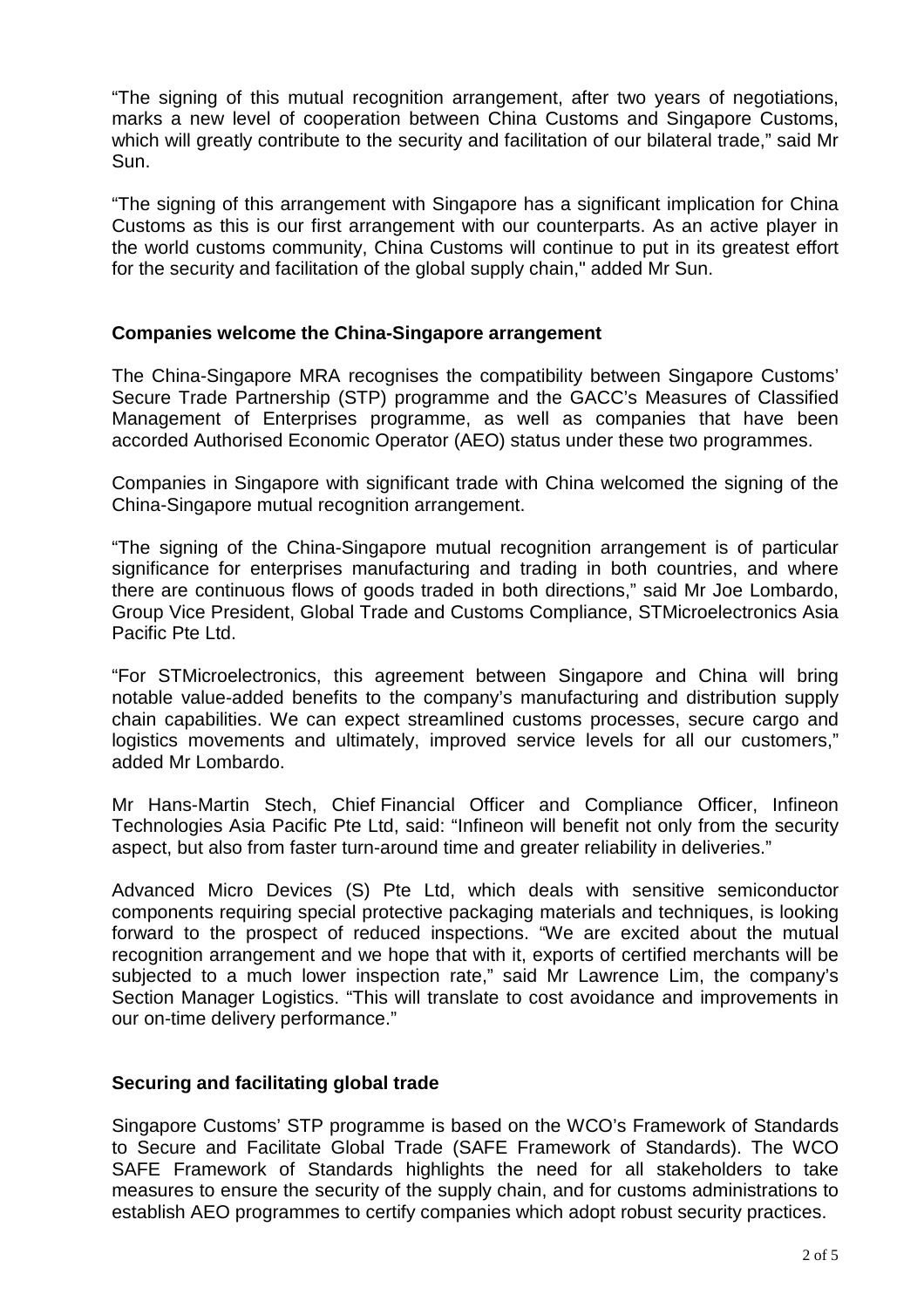Mutual recognition arrangements multiply the benefits of national AEO programmes by elevating trade facilitation and trade security to the international level. Such arrangements also help to facilitate continuous secure trade flows in situations of high alert or when international trade is disrupted.

Singapore Customs is the first customs administration in Southeast Asia to enter into mutual recognition of AEO programmes with other customs administrations. It joins the ranks of a growing number of customs authorities which have signed mutual recognition arrangements, including Canada, the European Union, Japan, New Zealand, South Korea, Switzerland, and the United States.

**# # #**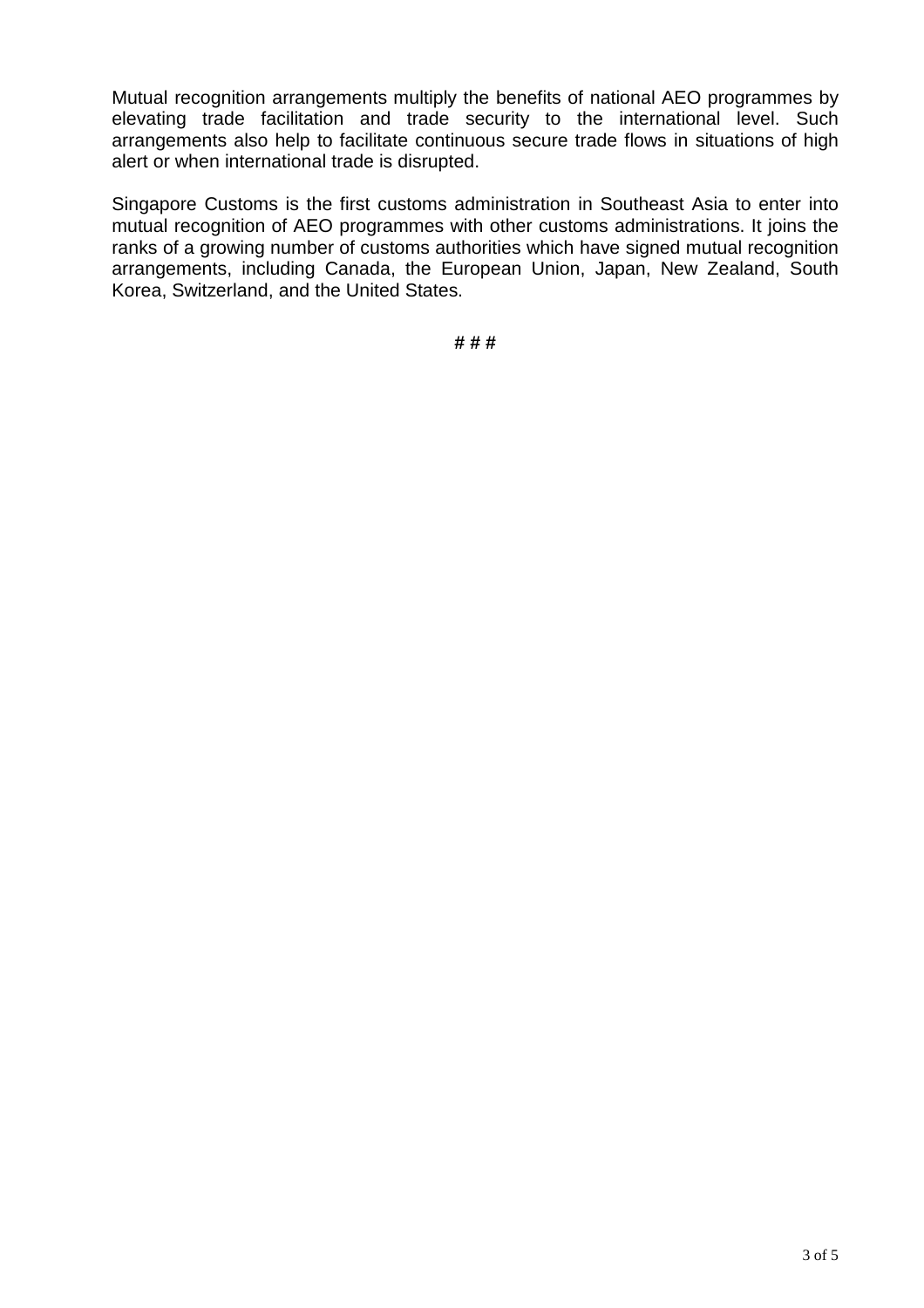**Photos of the China-Singapore Mutual Recognition Arrangement Signing Ceremony at the 119th/120th World Customs Organisation Council Sessions, Brussels, Belgium, on 30 Jun 2012** 



Singapore's Director-General of Customs, Mr Fong Yong Kian, and the Vice Minister of the General Administration of China Customs, Mr Sun Yibiao (seated), signed the China-Singapore mutual recognition arrangement at the World Customs Organisation (WCO) in Brussels, Belgium, on 30 Jun 2012. The signing was witnessed by the Chairperson of the WCO Council and Chairman of the Revenue Commissioners in Ireland, Ms Josephine Feehily, and the WCO Secretary General Mr Kunio Mikuriya (standing).